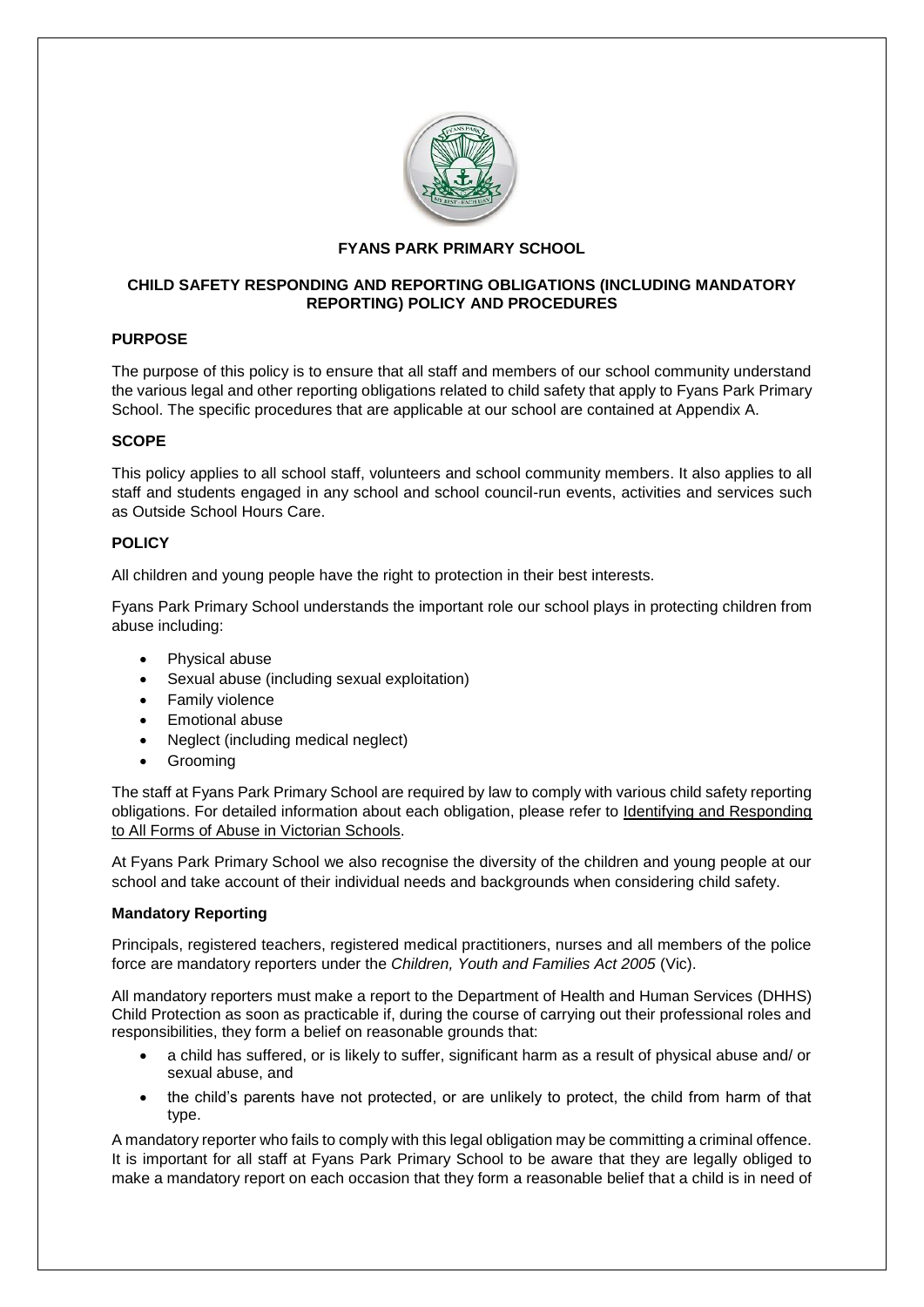protection and they must make a mandatory report even if the Principal does not share their belief that a report is necessary.

At our school, all mandated school staff must undertake the *Mandatory Reporting and Other Obligations eLearning Module* annually.

For more information about Mandatory Reporting see the Department's *School Policy and Advisory Guide*: Child Protection – [Reporting Obligations.](http://www.education.vic.gov.au/school/principals/spag/safety/Pages/childprotectobligation.aspx)

#### **Child in need of protection**

Any person can make a report to DHHS Child Protection (131 278 – 24 hour service) if they believe on reasonable grounds that a child is in need of protection.

The policy of the Department of Education and Training (DET) requires **all staff** who form a reasonable belief that a child is in need of protection to report their concerns to DHHS or Victoria Police and discuss their concerns with the school leadership team.

For more information about making a report to DHHS Child Protection, see the Department's *School Policy and Advisory Guide*: Child Protection – [Making a Report](http://www.education.vic.gov.au/school/principals/spag/safety/Pages/childprotectreporting.aspx) and [Four Critical Actions for Schools:](https://www.education.vic.gov.au/Documents/about/programs/health/protect/FourCriticalActions_ChildAbuse.pdf)  [Responding to Incidents, Disclosures and Suspicions of Child Abuse.](https://www.education.vic.gov.au/Documents/about/programs/health/protect/FourCriticalActions_ChildAbuse.pdf)

At Fyans Park Primary School we also encourage all staff to make a referral to Child FIRST when they have significant concern for a child's wellbeing. For more information about making a referral to Child FIRST see the School Policy and Advisory Guide: Child Protection – [Reporting Obligations.](https://www.education.vic.gov.au/school/principals/spag/safety/Pages/childprotectobligation.aspx)

## **Reportable Conduct**

Our school must notify the Department's Employee Conduct Branch (9637 2594) if we become aware of an allegation of 'reportable conduct'.

There is an allegation of reportable conduct where a person has formed a reasonable belief that there has been:

- a sexual offence (even prior to criminal proceedings commencing), sexual misconduct or physical violence committed against, with or in the presence of a child;
- behaviour causing significant emotional or physical harm to a child;
- significant neglect of a child; or
- misconduct involving any of the above.

The Department, through the Employee Conduct Branch, has a legal obligation to inform the Commission for Children and Young People when an allegation of reportable conduct is made.

Our Principal must notify the Department's Employee Conduct Branch of any reportable conduct allegations involving current or former teachers, contractors, volunteers (including parents), allied health staff and school council employees.

If school staff become aware of reportable conduct by any person in the above positions, they should notify the School Principal immediately. If the allegation relates to the Principal, they should notify the Regional Director.

For more information about Reportable Conduct see the Department's *School Policy and Advisory Guide*: [Reportable Conduct Scheme.](http://www.education.vic.gov.au/school/principals/spag/safety/Pages/reportableconductscheme.aspx)

## **Failure to disclose offence**

Reporting child sexual abuse is a community-wide responsibility. All adults (ie persons aged 18 years and over), not just professionals who work with children, have a legal obligation to report to Victoria Police, as soon as practicable, where they form a 'reasonable belief' that a sexual offence has been committed by an adult against a child under the age of 16 by another person aged 18 years or over.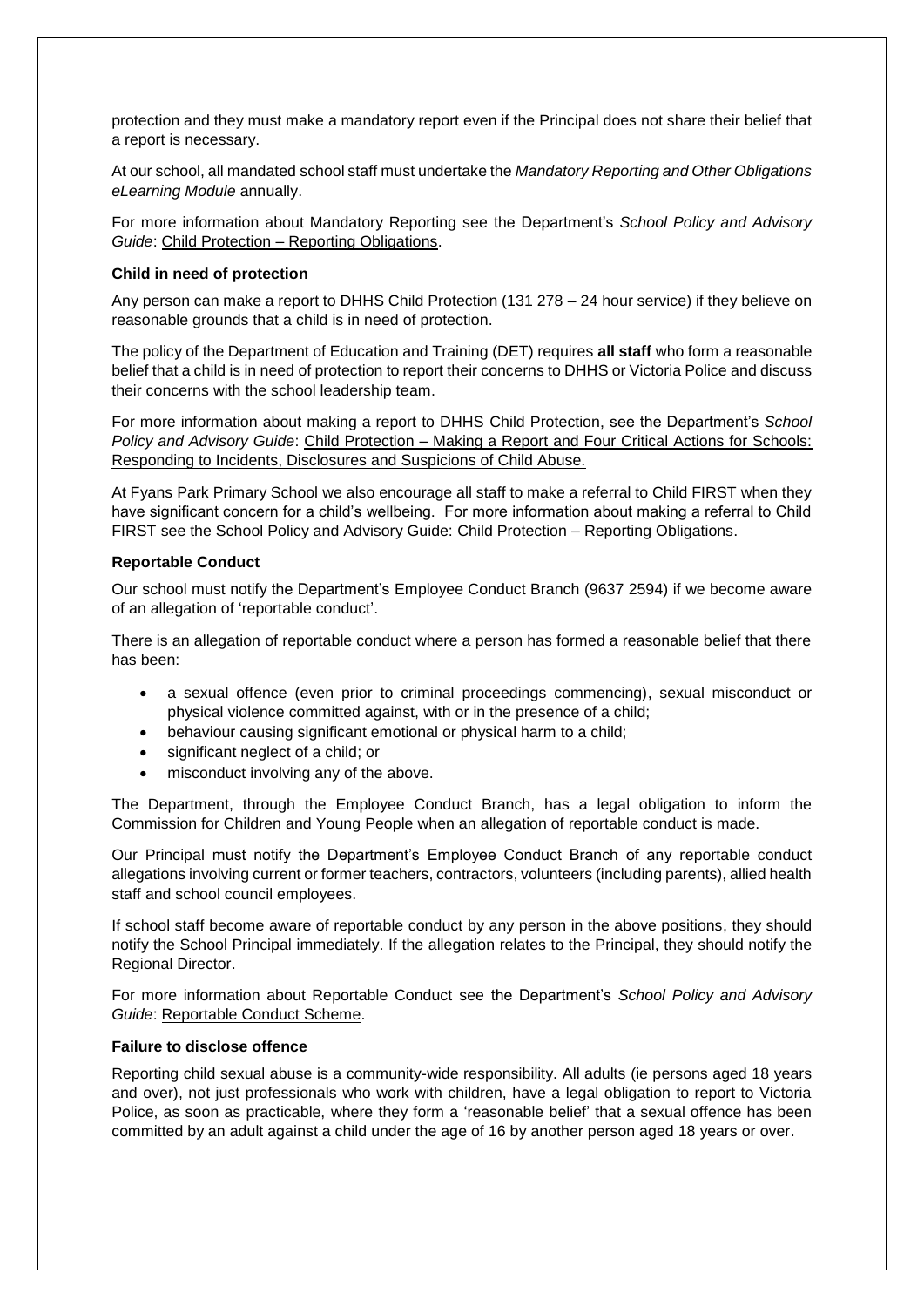Failure to disclose information to Victoria Police (by calling 000 or local police station) as soon as practicable may amount to a criminal offence unless a person has a 'reasonable excuse' or exemption from doing so.

"Reasonable belief" is not the same as having proof. A 'reasonable belief' is formed if a reasonable person in the same position would have formed the belief on the same grounds.

For example, a 'reasonable belief' might be formed when:

- a child states that they have been sexually abused
- a child states that they know someone who has been sexually abused (sometimes the child may be talking about themselves)
- someone who knows a child states that the child has been sexually abused
- professional observations of the child's behaviour or development leads a mandated professional to form a belief that the child has been sexually abused
- signs of sexual abuse leads to a belief that the child has been sexually abused.

"Reasonable excuse" is defined by law and includes:

- fear for the safety of any person including yourself or the potential victim (but not including the alleged perpetrator or an organisation)
- where the information has already been disclosed, for example, through a mandatory report to DHHS Child Protection.

For more information about this reporting obligation, see the Department's *School Policy and Advisory Guide*: [Failure to disclose offence.](http://www.education.vic.gov.au/school/principals/spag/safety/Pages/childprotectobligation.aspx)

## **Failure to protect offence**

This reporting obligation applies to school staff in a position of authority. This can include principals, assistant principals and campus principals. Any staff member in a position of authority who becomes aware that an adult associated with their school (such as an employee, contractor, volunteer or visitor) poses a risk of sexual abuse to a child under the age of 16 under their care, authority or supervision, must take all reasonable steps to remove or reduce that risk.

This may include removing the adult (ie persons aged 18 years and over) from working with children pending an investigation and reporting your concerns to Victoria Police.

If a school staff member in a position of authority fails to take reasonable steps in these circumstances, this may amount to a criminal offence.

For more information about this reporting obligation, see the Department's *School Policy and Advisory Guide*: [Failure to protect offence.](http://www.education.vic.gov.au/school/principals/spag/safety/Pages/childprotectobligation.aspx)

#### **Grooming**

Grooming is a criminal offence under the *Crimes Act 1958* (Vic). This offence targets predatory conduct undertaken by an adult to prepare a child, under the age of 16, to engage in sexual activity at a later time. Grooming can include communicating and/or attempting to befriend or establish a relationship or other emotional connection with the child or their parent/carer.

For more information about this offence and reporting obligations see[: Child Exploitation and Grooming.](https://www.education.vic.gov.au/school/teachers/health/childprotection/Pages/expolitationgrooming.aspx)

## **RELATED POLICIES AND FURTHER INFORMATION**

- Statement of Commitment to Child Safety
- Safety Code of Conduct
- Child Safety Policy

## **REVIEW CYCLE**

This policy was last updated on May 19 2019 and is scheduled for review on May 2021.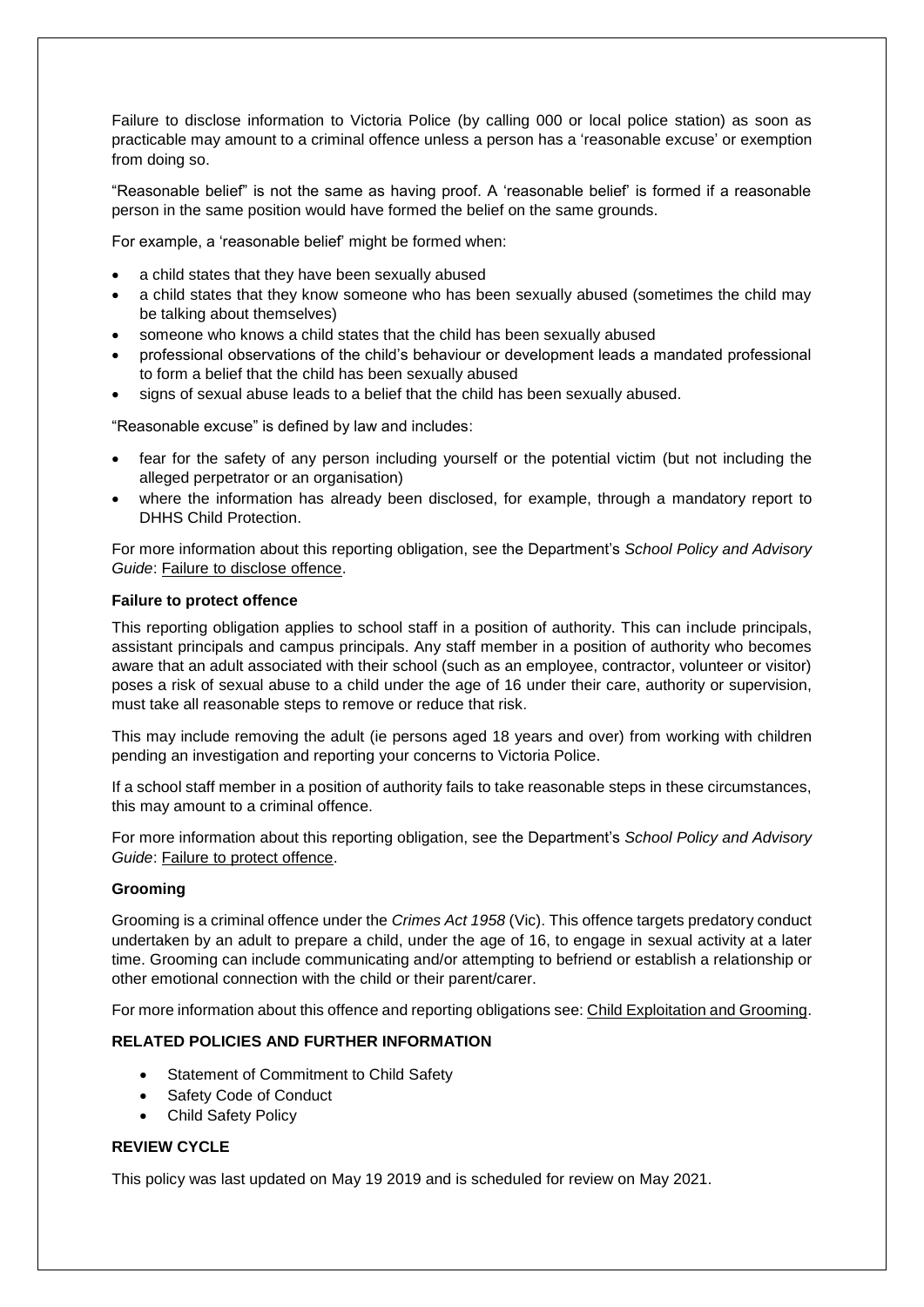## **APPENDIX A**

## **CHILD SAFETY RESPONDING AND REPORTING PROCEDURES AT FYANS PARK PRIMARY SCHOOL**

#### **For students**

- All students should feel safe to speak to any staff member to raise any concerns about their safety or any other concerns that they have.
- If a student does not know who to approach at Fyans Park Primary School they should start with the Principal.
- Students can refer to the 'Child Safety Responding and Reporting Procedures' flow chart displayed in all classrooms and learning spaces so that they know who to talk to if they are feeling unsafe or have a concern.

#### **Managing disclosures made by students**

#### *When managing a disclosure you should:*

- listen to the student and allow them to speak
- stay calm and use a neutral tone with no urgency and where possible use the child's language and vocabulary (you do not want to frighten the child or interrupt the child)
- be gentle, patient and non-judgmental throughout
- highlight to the student it was important for them to tell you about what has happened
- assure them that they are not to blame for what has occurred
- do not ask leading questions, for example gently ask, "What happened next?" rather than "Why?"
- be patient and allow the child to talk at their own pace and in their own words
- do not pressure the child into telling you more than they want to, they will be asked a lot of questions by other professionals and it is important not to force them to retell what has occurred multiple times
- reassure the child that you believe them and that disclosing the matter was important for them to do
- use verbal facilitators such as, "I see", restate the child's previous statement, and use nonsuggestive words of encouragement, designed to keep the child talking in an open-ended way ("what happened next?")
- tell the child in age appropriate language you are required to report to the relevant authority to help stop the abuse, and explain the role of these authorities if appropriate (for a young child this may be as simple as saying "I will need to talk to people to work out what to do next to help you").

#### *When managing a disclosure you should AVOID:*

- displaying expressions of panic or shock
- asking questions that are investigative and potentially invasive (this may make the child feel uncomfortable and may cause the child to withdraw)
- going over the information repeatedly (you are only gathering information to help you form a belief on reasonable grounds that you need to make a report to the relevant authority)
- making any comments that would lead the student to believe that what has happened is their fault
- making promises to the child about what will occur next or that things will be different given the process can be unpredictable and different for each child depending on their circumstances (instead reassure them that you and others will do your best to help).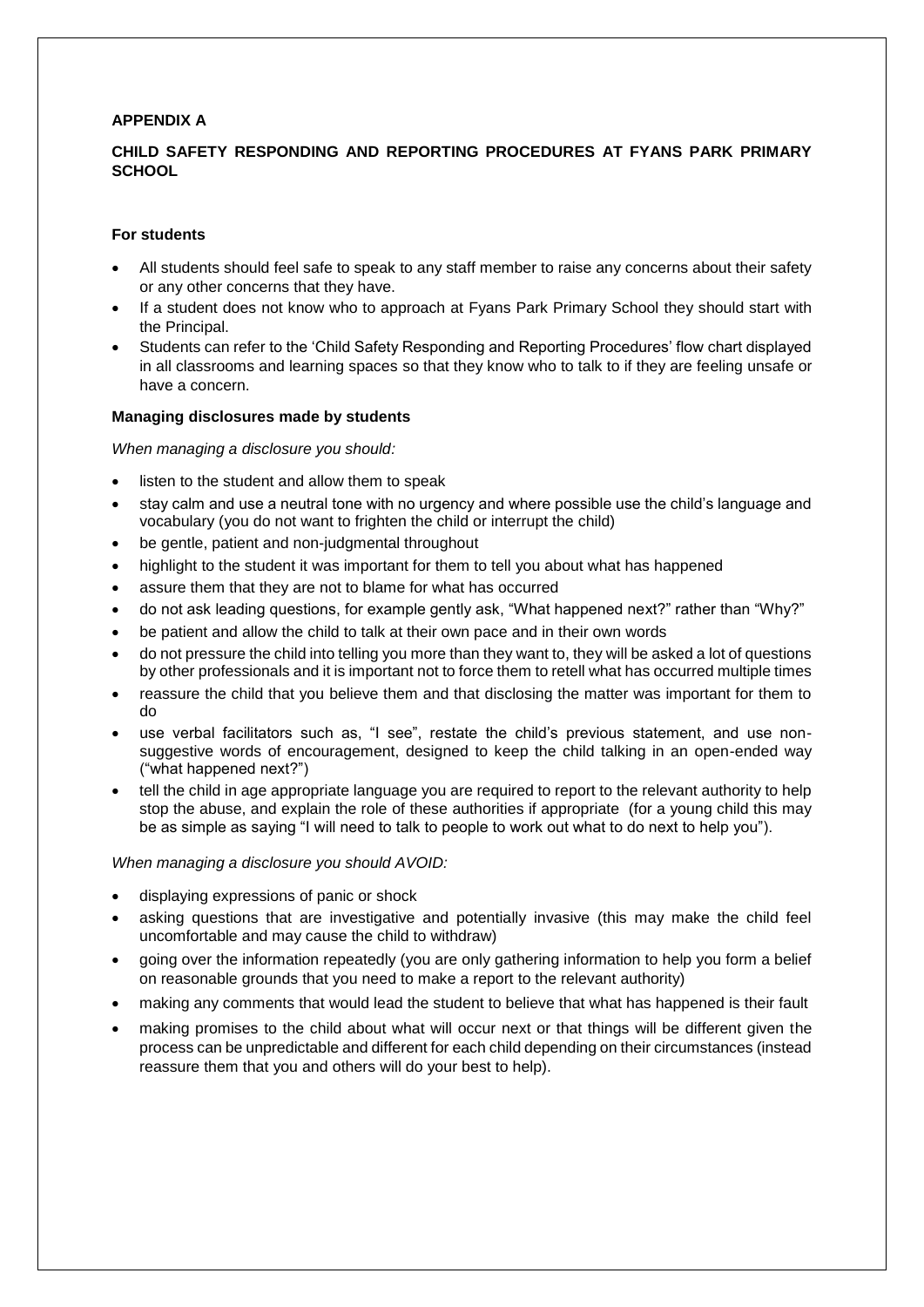## **General procedures**

Our school will follow the *[Four Critical Actions for Schools: Responding to Incidents, Disclosures and](https://www.education.vic.gov.au/Documents/about/programs/health/protect/FourCriticalActions_ChildAbuse.pdf)  [Suspicions of Child Abuse](https://www.education.vic.gov.au/Documents/about/programs/health/protect/FourCriticalActions_ChildAbuse.pdf)* (Four Critical Actions) when responding to incidents, disclosures and suspicions of child abuse.

All staff at our school who believe that a child is in need of protection, even if it doesn't meet the threshold required for mandatory reporting or the staff member is not a mandatory reporter, should in the first instance, speak to Darlene Cameron, Principal or should make the required reports to DHHS Child Protection and/or Victoria Police as necessary.

At our school, the Principal will be responsible for monitoring overall school compliance with this procedure.

Nothing in this procedure prevents a staff member or any other person from reporting to the relevant authorities if they form a reasonable belief that a child is at risk of abuse.

## **Reporting suspicions, disclosures or incidents of child abuse**

#### *Responsibilities of all school staff*

If a school staff member reasonably suspects or witnesses an incident of child abuse or receives a disclosure of child abuse, they must:

- If a child is at immediate risk of harm, separate alleged victims and others involved, administer first aid and call 000.
- Speak to a member of the Principal Class team as soon as possible, who will follow the [Four](https://www.education.vic.gov.au/Documents/about/programs/health/protect/FourCriticalActions_ChildAbuse.pdf)  [Critical Actions.](https://www.education.vic.gov.au/Documents/about/programs/health/protect/FourCriticalActions_ChildAbuse.pdf)
- Make detailed notes of the incident or disclosure using the [Responding to Suspected Child](https://www.education.vic.gov.au/Documents/about/programs/health/protect/PROTECT_Schoolstemplate.pdf)  [Abuse: Template\]](https://www.education.vic.gov.au/Documents/about/programs/health/protect/PROTECT_Schoolstemplate.pdf) and ensure that those notes are kept and stored securely on Compass.
- If the staff member is a mandatory reporter and reasonably believes that a student has suffered physical and/or sexual abuse from which the child's parents have not protected the child, they must make a report to DHHS Child Protection.
- If the staff member has formed a 'reasonable belief' that a sexual offence has been against a child, they must make a report to Victoria Police.

In circumstances where a member of the leadership team disagrees that a report needs to be made, but the staff member has formed a 'reasonable belief' that the child is in need of protection and/or has been the victim of sexual abuse, the staff member must still contact DHHS Child Protection and/or Victoria Police to make the report.

#### *Responsibilities of Principal Class Team*

The Principal Class Team is responsible for promptly managing the school's response to an incident, suspicion or disclosure of child abuse, and ensuring that the incident, suspicion or disclosure is taken seriously. The Principal Class Team is also responsible for responding appropriately to a child who makes or is affected by an allegation of child abuse.

If the Principal Class Team receives a report from a school staff member or member of the school community of a suspicion, disclosure or incident of child abuse, they must:

- Follow the [Four Critical Actions](https://www.education.vic.gov.au/Documents/about/programs/health/protect/FourCriticalActions_ChildAbuse.pdf) as soon as possible, including:
	- o Responding to an emergency
	- o Reporting to authorities/referring to services
	- o Contacting parents/carers and
	- o Providing ongoing support.
- Make detailed notes of the incident or disclosure, including actions taken using the [Responding](https://www.education.vic.gov.au/Documents/about/programs/health/protect/PROTECT_Schoolstemplate.pdf)  [to Suspected Child Abuse: Template](https://www.education.vic.gov.au/Documents/about/programs/health/protect/PROTECT_Schoolstemplate.pdf) and ensure that those notes are kept and stored securely on Compass. They are also responsible for ensuring that any staff member who reported the incident, disclosure or suspicion to them also makes and keeps notes of the incident.